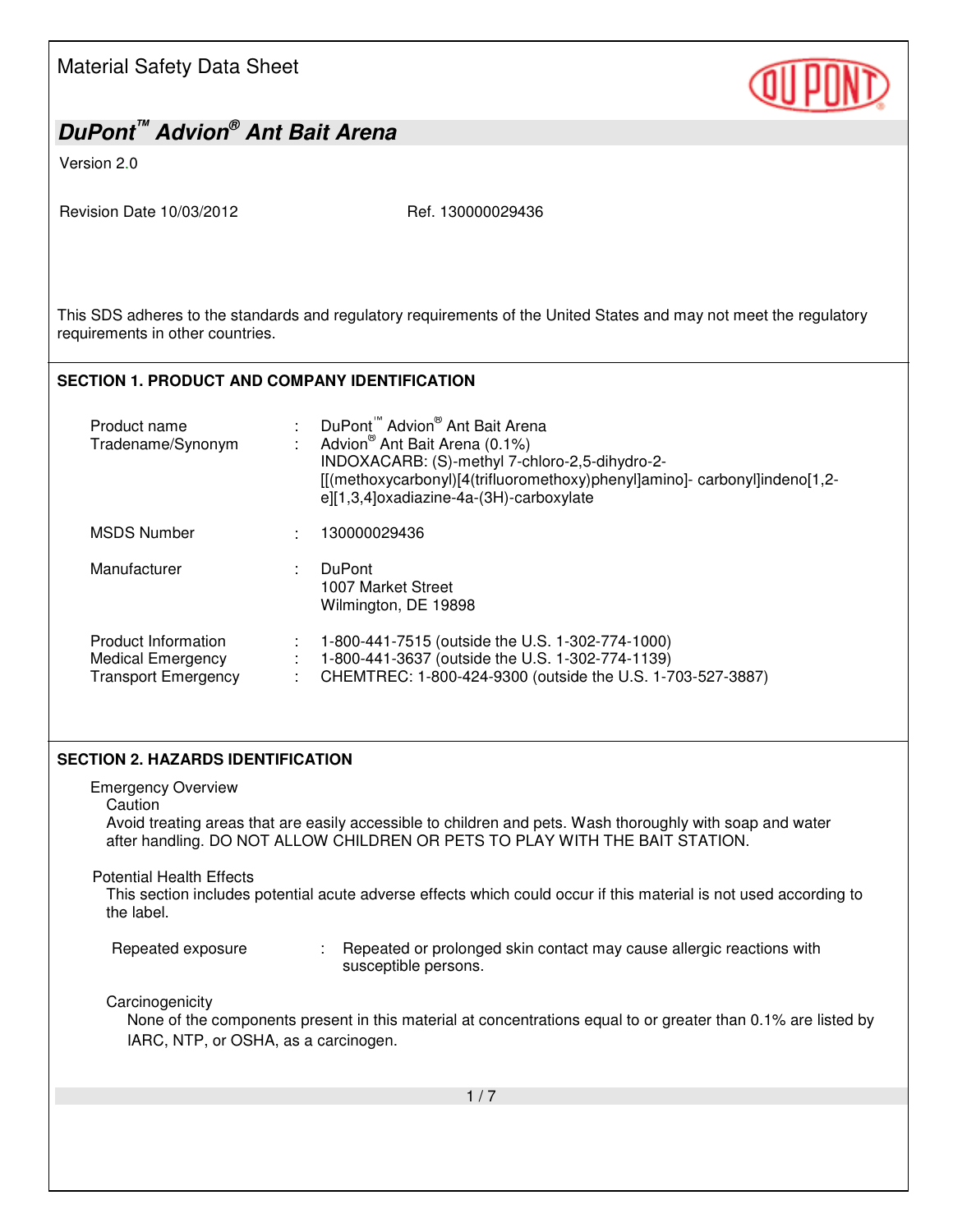# (OU |

### *DuPont™ Advion® Ant Bait Arena*

#### Version 2.0

Revision Date 10/03/2012 Ref. 130000029436

#### **SECTION 3. COMPOSITION/INFORMATION ON INGREDIENTS**

| Component         | CAS-No.     | Concentration |
|-------------------|-------------|---------------|
| Indoxacarb        | 173584-44-6 | 0.1%          |
| Other Ingredients |             | 99.9%         |

#### **SECTION 4. FIRST AID MEASURES**

| Skin contact                               | : The material is not likely to be hazardous by skin contact, but cleansing the<br>skin after use is advisable. Consult a physician if necessary.                                                                                                                           |  |
|--------------------------------------------|-----------------------------------------------------------------------------------------------------------------------------------------------------------------------------------------------------------------------------------------------------------------------------|--|
| Eye contact                                | No specific intervention is indicated as the compound is not likely to be<br>hazardous. Consult a physician if necessary.                                                                                                                                                   |  |
| Inhalation                                 | No specific intervention is indicated as the compound is not likely to be<br>hazardous. Consult a physician if necessary.                                                                                                                                                   |  |
| Ingestion                                  | No specific intervention is indicated as the compound is not likely to be<br>hazardous. Consult a physician if necessary.                                                                                                                                                   |  |
| General advice                             | : Have the product container or label with you when calling a poison control<br>center or doctor, or going for treatment.<br>For medical emergencies involving this product, call toll free 1-800-441-3637.<br>See Label for Additional Precautions and Directions for Use. |  |
| <b>SECTION 5. FIREFIGHTING MEASURES</b>    |                                                                                                                                                                                                                                                                             |  |
| <b>Flammable Properties</b><br>Flash point | : > 100 ℃ (> 212 °F)                                                                                                                                                                                                                                                        |  |
| Fire and Explosion Hazard                  | : Not a fire or explosion hazard.                                                                                                                                                                                                                                           |  |
|                                            | 2/7                                                                                                                                                                                                                                                                         |  |
|                                            |                                                                                                                                                                                                                                                                             |  |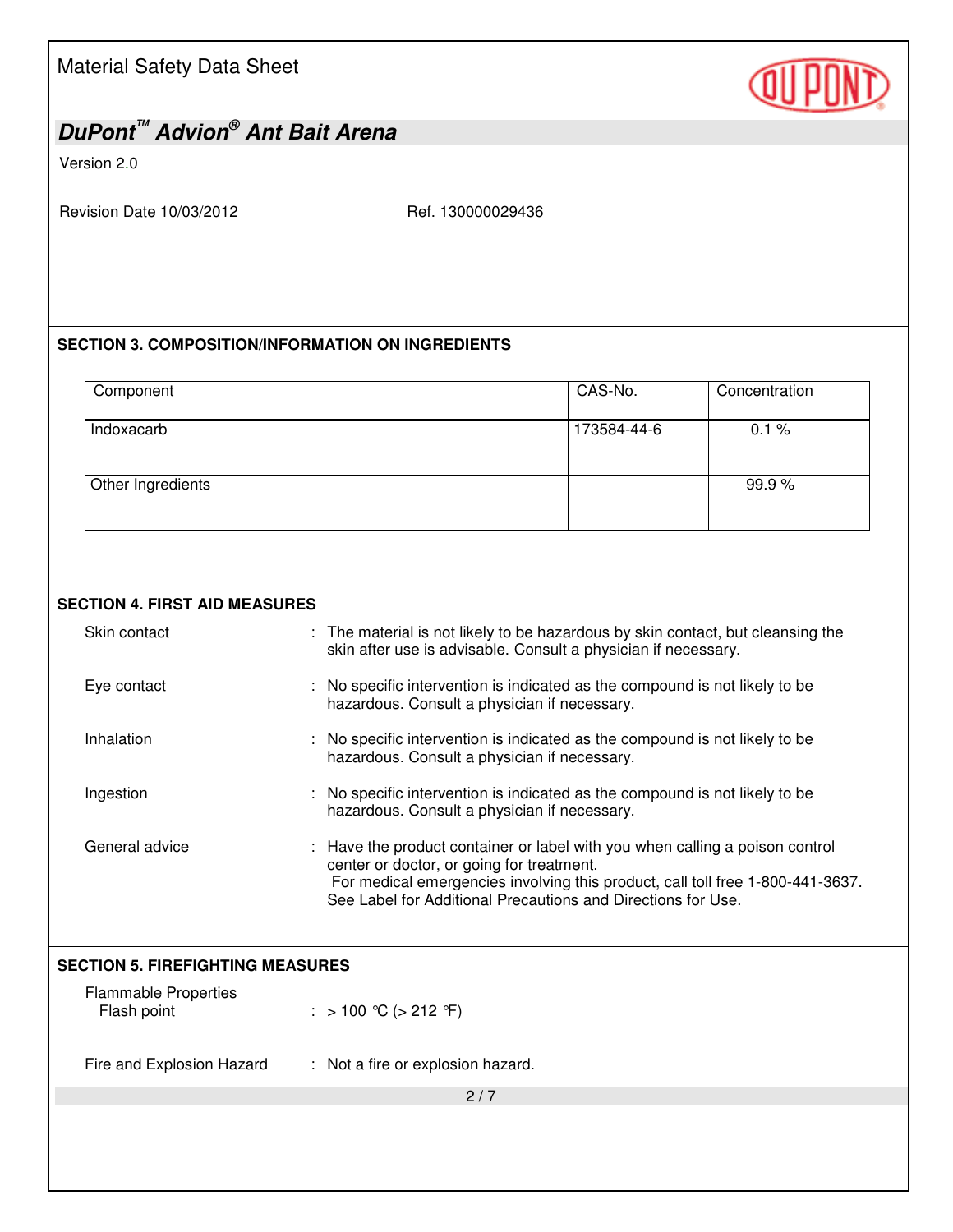Material Safety Data Sheet



| DuPont <sup>™</sup> Advion <sup>®</sup> Ant Bait Arena |                                                                                                                                                                           |
|--------------------------------------------------------|---------------------------------------------------------------------------------------------------------------------------------------------------------------------------|
| Version 2.0                                            |                                                                                                                                                                           |
|                                                        |                                                                                                                                                                           |
| Revision Date 10/03/2012                               | Ref. 130000029436                                                                                                                                                         |
|                                                        |                                                                                                                                                                           |
|                                                        |                                                                                                                                                                           |
|                                                        |                                                                                                                                                                           |
|                                                        |                                                                                                                                                                           |
|                                                        |                                                                                                                                                                           |
| Suitable extinguishing media                           | : Use extinguishing measures that are appropriate to local circumstances and                                                                                              |
|                                                        | the surrounding environment., Water, Water spray, Foam, Dry chemical,<br>Carbon dioxide (CO2)                                                                             |
|                                                        |                                                                                                                                                                           |
| Unsuitable extinguishing                               | : High volume water jet, (contamination risk)                                                                                                                             |
| media                                                  |                                                                                                                                                                           |
| <b>Firefighting Instructions</b>                       | : Wear full protective clothing and self-contained breathing apparatus.                                                                                                   |
|                                                        | If area is heavily exposed to fire and if conditions permit, let fire burn itself out<br>since water may increase the area contaminated. Prevent fire extinguishing       |
|                                                        | water from contaminating surface water or the ground water system.                                                                                                        |
|                                                        |                                                                                                                                                                           |
|                                                        |                                                                                                                                                                           |
|                                                        |                                                                                                                                                                           |
| <b>SECTION 6. ACCIDENTAL RELEASE MEASURES</b>          |                                                                                                                                                                           |
|                                                        | NOTE: Review FIRE FIGHTING MEASURES and HANDLING (PERSONNEL) sections before proceeding with clean-<br>up. Use appropriate PERSONAL PROTECTIVE EQUIPMENT during clean-up. |
|                                                        |                                                                                                                                                                           |
| Safeguards (Personnel)                                 | : Evacuate personnel, thoroughly ventilate area, use self-contained breathing                                                                                             |
|                                                        | apparatus.                                                                                                                                                                |
| Spill Cleanup                                          | : Shovel or sweep up and dispose of collected bait material in waste container.                                                                                           |
| <b>Accidental Release Measures</b>                     | : Prevent material from entering sewers, waterways, or low areas.                                                                                                         |
|                                                        | Follow applicable Federal, State/Provincial and Local laws/regulations.                                                                                                   |
|                                                        |                                                                                                                                                                           |
|                                                        |                                                                                                                                                                           |
|                                                        |                                                                                                                                                                           |
| <b>SECTION 7. HANDLING AND STORAGE</b>                 |                                                                                                                                                                           |
| Handling (Personnel)                                   | : Wash thoroughly after handling.                                                                                                                                         |
|                                                        |                                                                                                                                                                           |
| Storage                                                | Do not contaminate water, other pesticides, fertilizer, food or feed in storage.<br>Store product in original container only in a location inaccessible to children       |
|                                                        | and pets. Store in a cool, dry place. Keep out of the reach of children.                                                                                                  |
|                                                        |                                                                                                                                                                           |
|                                                        |                                                                                                                                                                           |
|                                                        |                                                                                                                                                                           |
|                                                        | 3/7                                                                                                                                                                       |
|                                                        |                                                                                                                                                                           |
|                                                        |                                                                                                                                                                           |
|                                                        |                                                                                                                                                                           |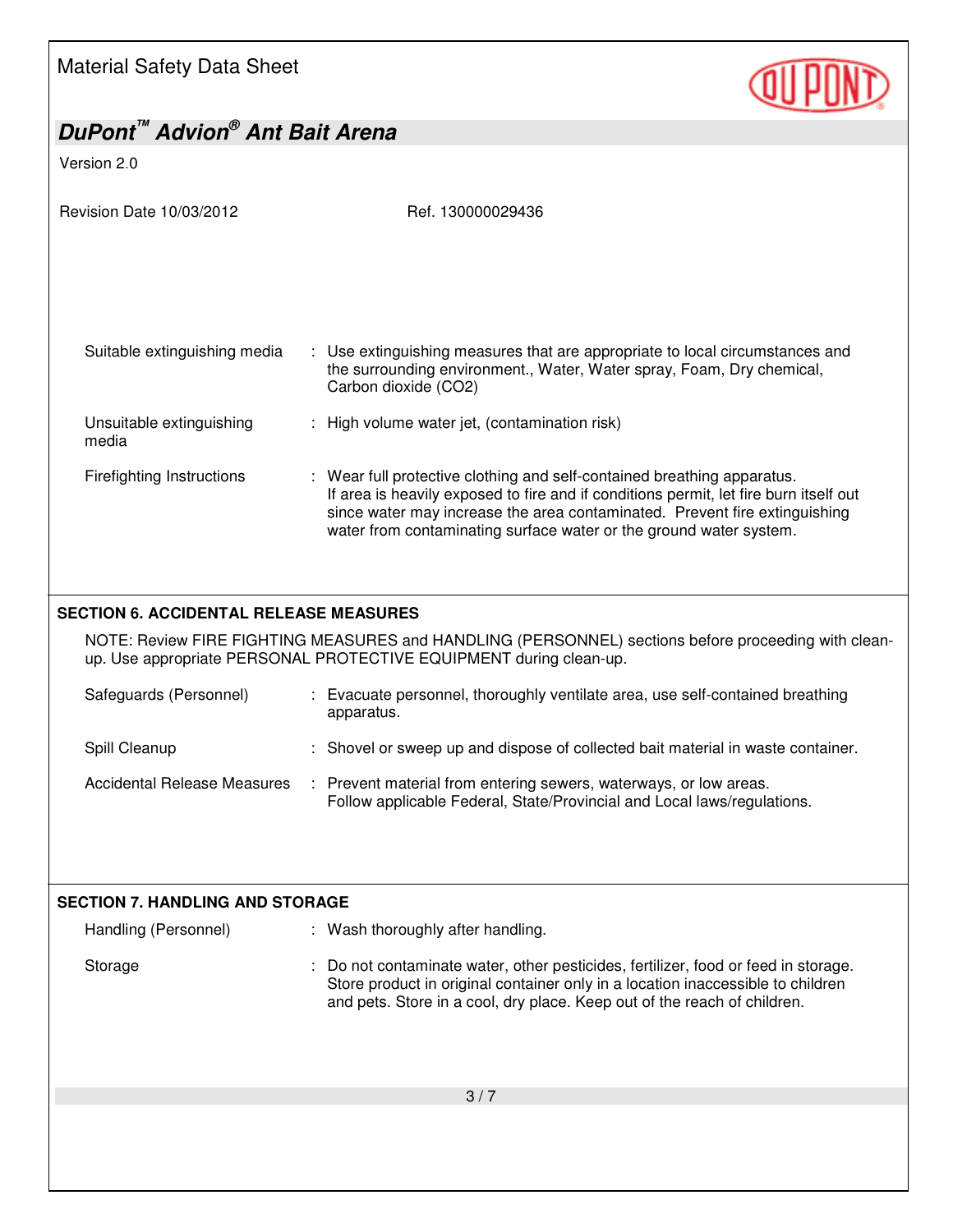| <b>Material Safety Data Sheet</b>                                                                                                                                            |                                                                             |  |
|------------------------------------------------------------------------------------------------------------------------------------------------------------------------------|-----------------------------------------------------------------------------|--|
| DuPont <sup>™</sup> Advion <sup>®</sup> Ant Bait Arena                                                                                                                       |                                                                             |  |
| Version 2.0                                                                                                                                                                  |                                                                             |  |
| Revision Date 10/03/2012                                                                                                                                                     | Ref. 130000029436                                                           |  |
| SECTION 8. EXPOSURE CONTROLS/PERSONAL PROTECTION                                                                                                                             |                                                                             |  |
| Personal protective equipment<br>Skin and body protection<br><b>Exposure Guidelines</b>                                                                                      | : No PPE is specified however, avoid contact with skin, eyes, and clothing. |  |
| <b>Exposure Limit Values</b>                                                                                                                                                 |                                                                             |  |
| None established.                                                                                                                                                            |                                                                             |  |
| <b>SECTION 9. PHYSICAL AND CHEMICAL PROPERTIES</b>                                                                                                                           |                                                                             |  |
| Form<br>Color<br>Odor<br>pH<br>Density                                                                                                                                       | : gel<br>brown<br>: characteristic<br>: 6.6<br>: 1.09 g/ml at 22 °C (72 °F) |  |
| <b>SECTION 10. STABILITY AND REACTIVITY</b>                                                                                                                                  |                                                                             |  |
| Stability                                                                                                                                                                    | : Stable at normal temperatures and storage conditions.                     |  |
| Conditions to avoid                                                                                                                                                          | : None reasonably foreseeable.                                              |  |
| Incompatibility                                                                                                                                                              | : None reasonably foreseeable.                                              |  |
| Hazardous reactions                                                                                                                                                          | : Polymerization will not occur.                                            |  |
|                                                                                                                                                                              |                                                                             |  |
| <b>SECTION 11. TOXICOLOGICAL INFORMATION</b><br>DuPont <sup>™</sup> Advion <sup>®</sup> Ant Bait Arena<br>Dermal LD50<br>$> 5,000$ mg/kg, rat<br>$\mathcal{L}_{\mathcal{A}}$ |                                                                             |  |
|                                                                                                                                                                              | 4/7                                                                         |  |
|                                                                                                                                                                              |                                                                             |  |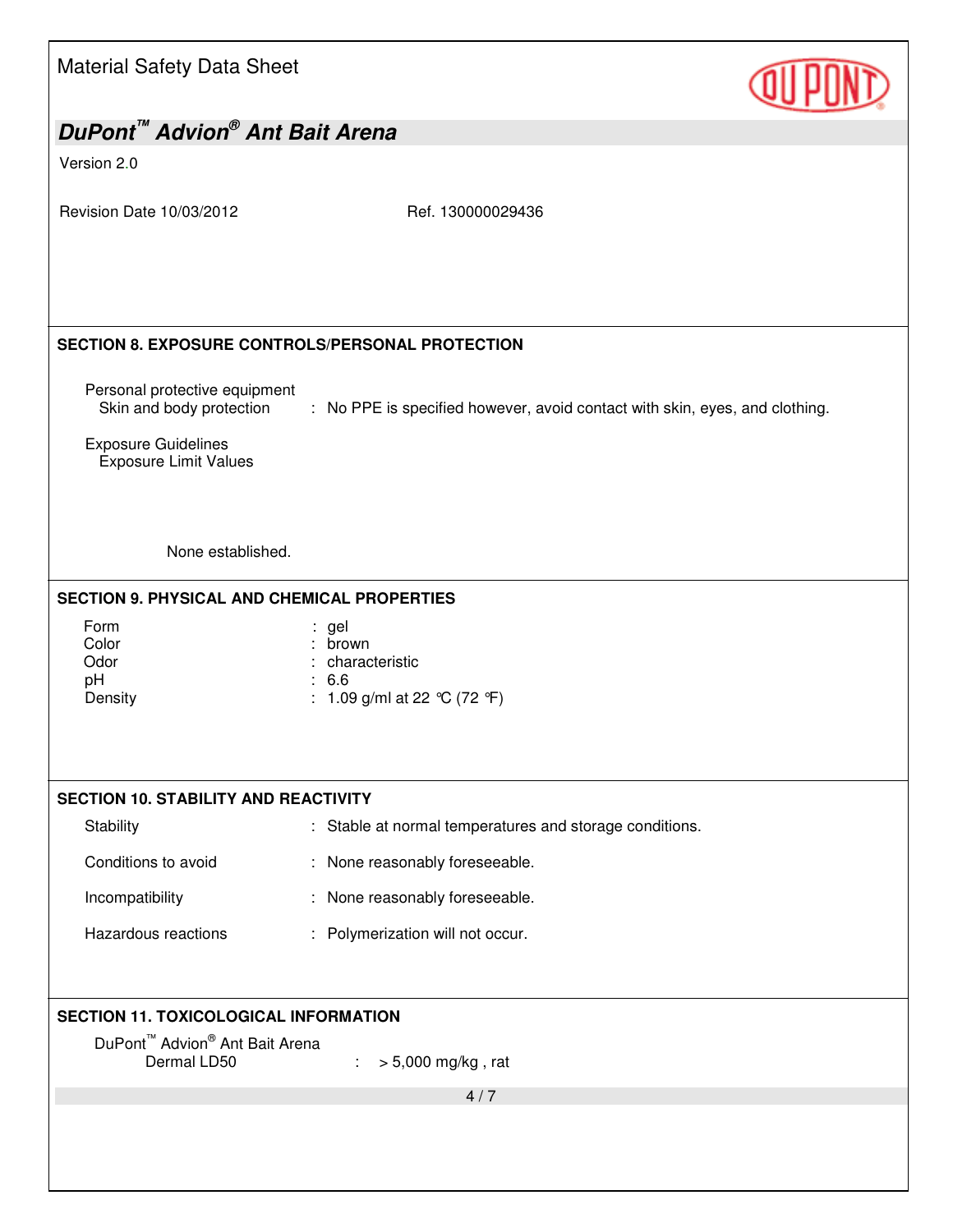Material Safety Data Sheet

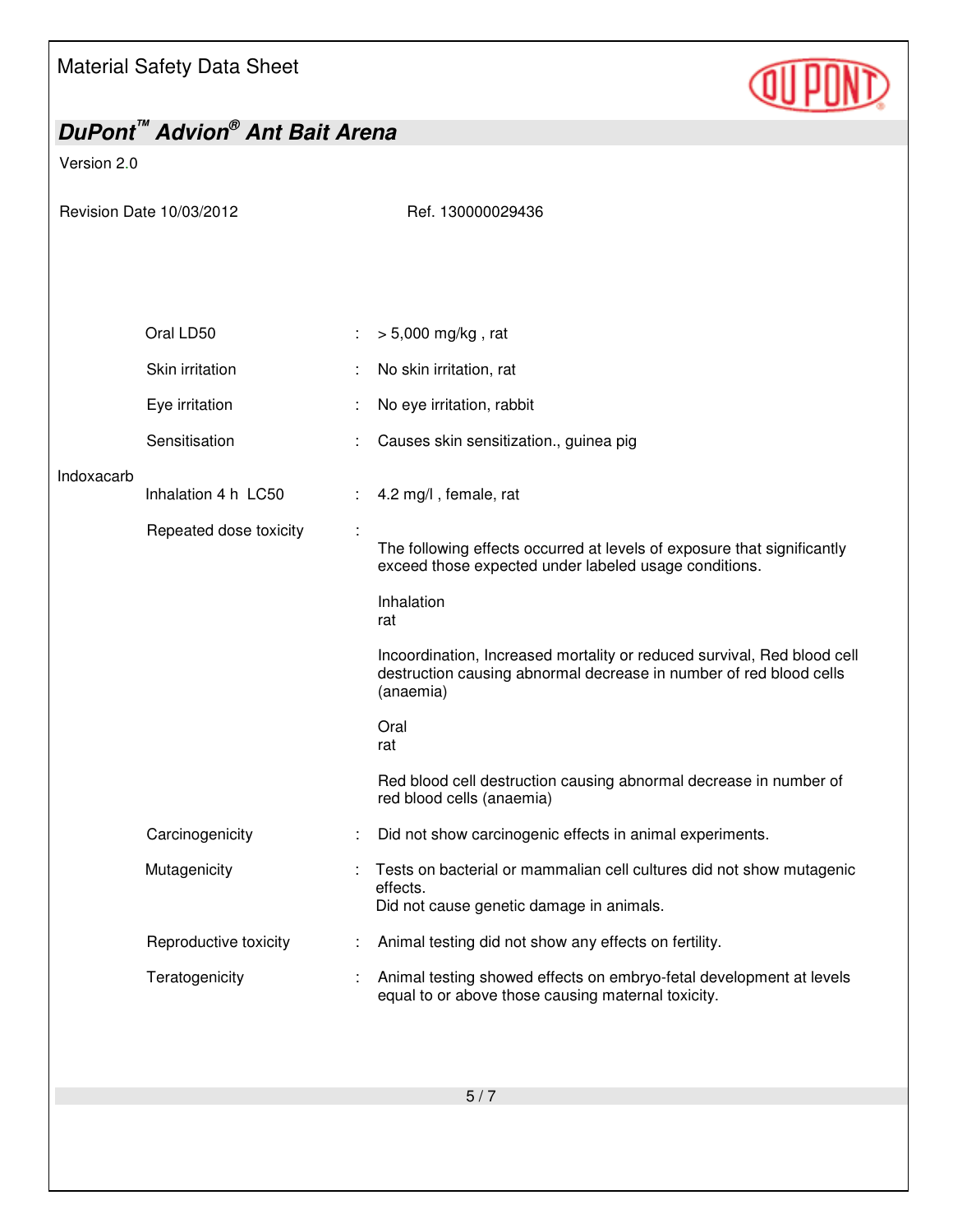| <b>Material Safety Data Sheet</b>                      |                                                                                                                                                                                    |
|--------------------------------------------------------|------------------------------------------------------------------------------------------------------------------------------------------------------------------------------------|
| DuPont <sup>™</sup> Advion <sup>®</sup> Ant Bait Arena |                                                                                                                                                                                    |
| Version 2.0                                            |                                                                                                                                                                                    |
| Revision Date 10/03/2012                               | Ref. 130000029436                                                                                                                                                                  |
| <b>SECTION 12. ECOLOGICAL INFORMATION</b>              |                                                                                                                                                                                    |
| <b>Aquatic Toxicity</b>                                |                                                                                                                                                                                    |
| Indoxacarb<br>96 h LC50                                | Oncorhynchus mykiss (rainbow trout) 0.65 mg/l                                                                                                                                      |
| 96 h LC50                                              | Lepomis macrochirus (Bluegill sunfish) 0.90 mg/l                                                                                                                                   |
| 96 h LC50                                              | Oncorhynchus mykiss (rainbow trout) > 0.17 mg/l                                                                                                                                    |
| 48 h EC50                                              | Daphnia magna (Water flea) 0.60 mg/l                                                                                                                                               |
| 96 h EC50                                              | Americamysis bahia (mysid shrimp) 0.0543 mg/l                                                                                                                                      |
|                                                        |                                                                                                                                                                                    |
| <b>SECTION 13. DISPOSAL CONSIDERATIONS</b>             |                                                                                                                                                                                    |
| <b>Waste Disposal</b>                                  | : Do not contaminate water, food or feed by disposal. If partially filled: call your<br>local solid waste authority or 1-888-638-7668 for disposal instructions.                   |
| <b>Container Disposal</b>                              | : Do not reuse/refill the gel bait dispenser.<br>Place empty bait dispensers in trash, offer for recycling, or call your local solid<br>waste authority for disposal instructions. |
| <b>SECTION 14. TRANSPORT INFORMATION</b>               |                                                                                                                                                                                    |
| Not regulated in transportation by DOT/IMO/IATA.       |                                                                                                                                                                                    |
| <b>SECTION 15. REGULATORY INFORMATION</b>              |                                                                                                                                                                                    |
| SARA 313 Regulated                                     | : SARA 313: This material does not contain any chemical components with                                                                                                            |
|                                                        | 6/7                                                                                                                                                                                |
|                                                        |                                                                                                                                                                                    |